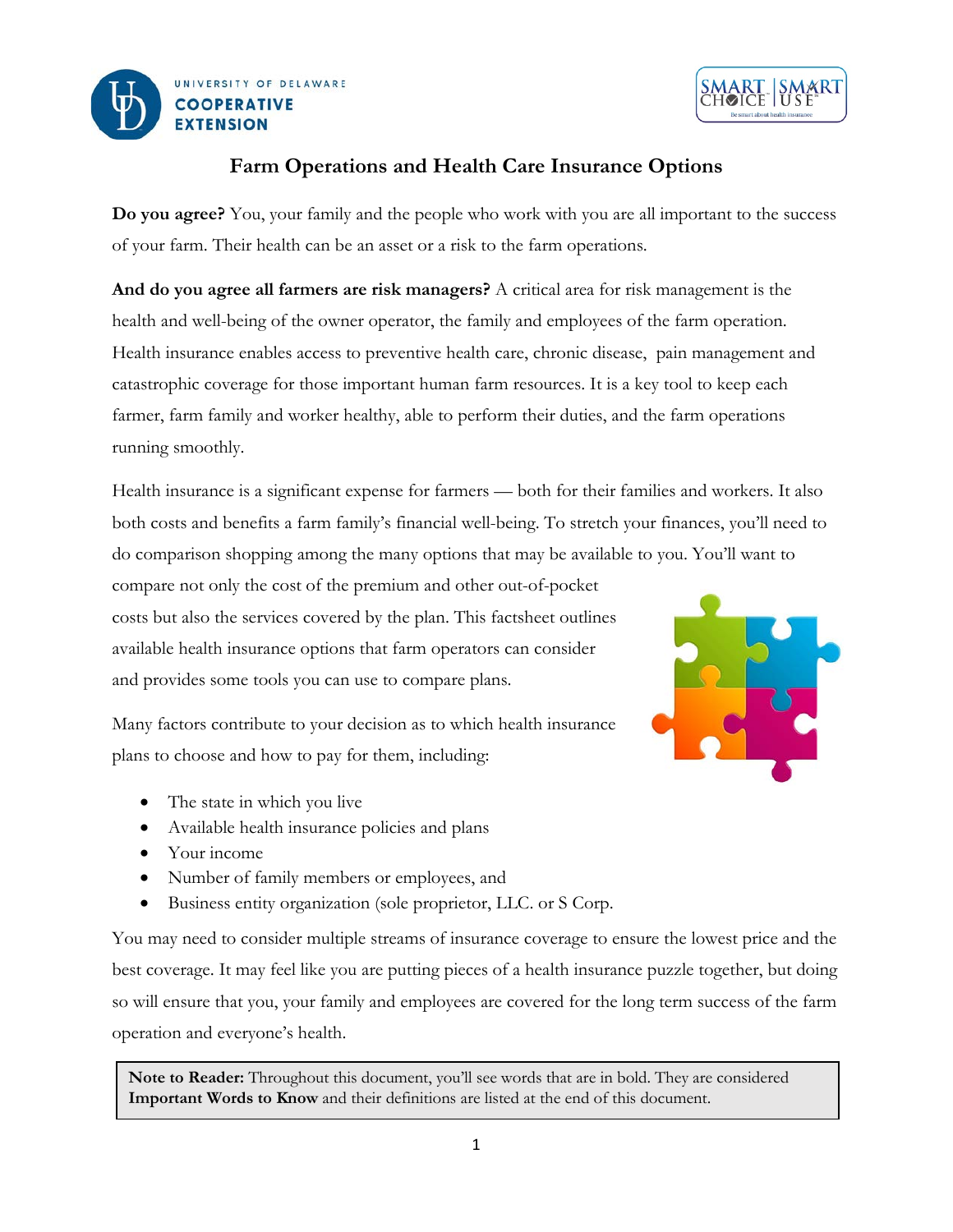#### **Health Insurance Options for Farm Operators & Family Members**

There are several options for acquiring health insurance coverage for farm individuals and their families.

- 1. Off Farm Employer Based Health Insurance Off-farm employment is often used to acquire health insurance and other benefits for members of the farm family. When a member of your family works off-farm, employers of the off-farm employee may provide insurance for employees and provide options for other members of the farm family. This option may be open to on-farm spouses and children who are under the age of 26. The tradeoff with this strategy is that working off-farm reduces time, know-how and energy, called human capital, available for the farm operation. If the employer plan offers family coverage, compare the cost and coverage for the family members with other sources of insurance for them to see which plan offers the best cost and coverage. If your employer offers a health care plan for you, you are not eligible for insurance from the **Health Insurance Marketplace**.
- 2. State-based **Health Insurance Marketplace** Medical and dental insurance for those under age 65 can be found through each state's Marketplace. Qualified health insurance providers offer a variety of plans that meet federal and state guidelines, present a variety coverage options and are at a variety of price points. When you purchase through the Marketplace, you may qualify for **tax credits or premium subsidies** that can help reduce your **premium** costs. To be eligible for any **tax credit/subsidy**, you must purchase health insurance through the Marketplace and be at or under the eligible income. States have online, in-person and over-the-phone assistance in enrolling in these programs. They can help you better understand what your premium (and tax credit) might be. Find out more and get help at [www.healthcare.gov.](http://www.healthcare.gov/)
- 3. Health Insurance Provider (Company) Many health insurance providers will sell directly to you. Plan options are available that cover just you and/or your family members. Check with your state's Insurance Commission to see which health insurance providers are licensed to sell in your state.
- 4. Agent/Broker Independent insurance agents/brokers can help you identify a plan that works best for your situation. An agent usually represents one company while a broker may represent several. Depending on which health insurance providers they represent, the broker may be able to help determine an insurance plan that fits your needs. The more insurance companies the broker represents, the more comparison-shopping can occur across plans. Be sure you understand the process by which the agent or broker gets paid and compare the difference between purchasing through their business and through other health insurance options. Some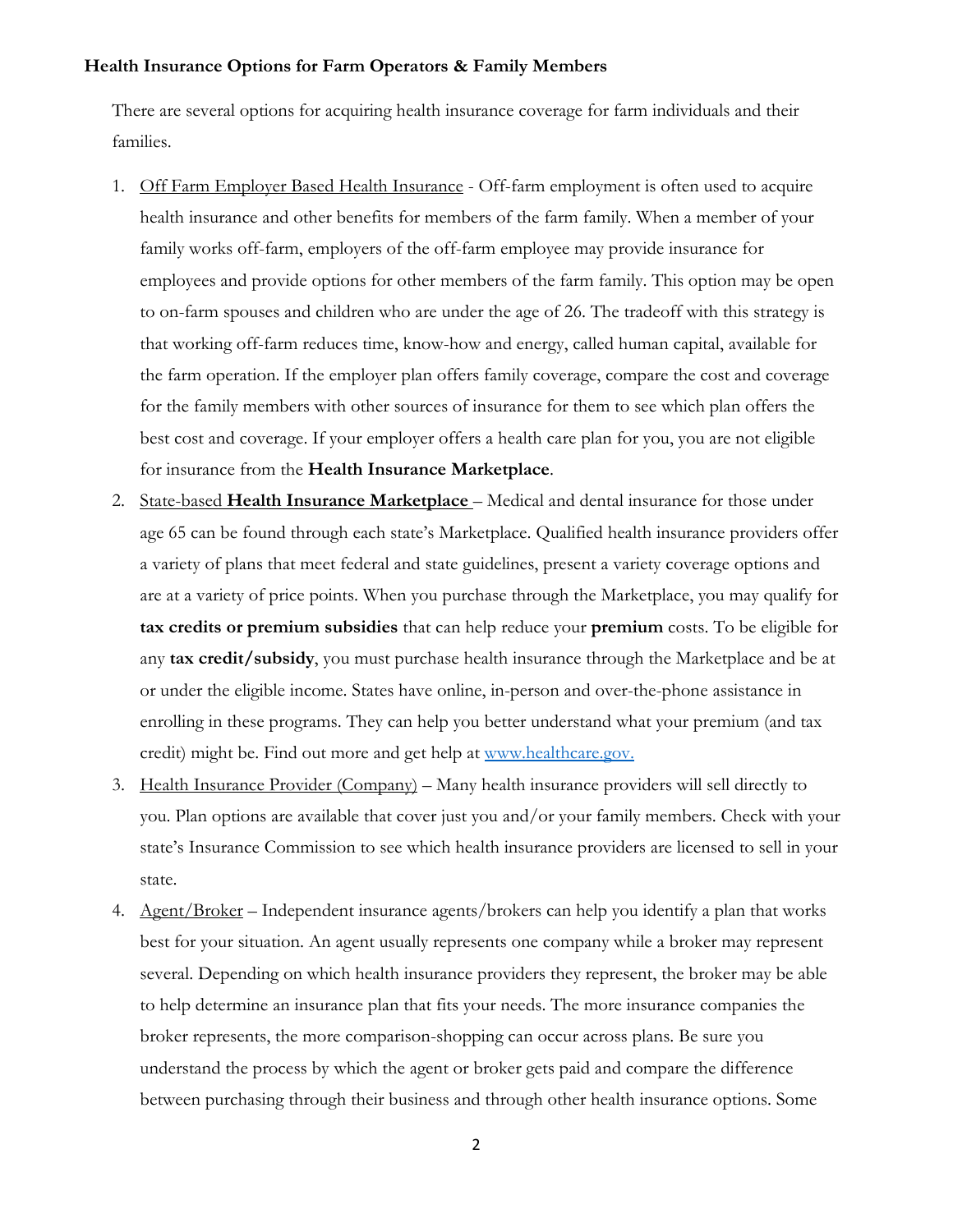agent/brokers have been certified to offer Marketplace plans. You can find out which agents are certified in your area by going to [www. healthcare.gov.](http://www.healthcare.gov/)

- 5. Armed Forces Health Insurance As an active or retired member of the armed forces you may be eligible to use health insurance offered through the armed forces. Tri-Care is an example.
- 6. Association Membership Some business associations like the Farm Bureau, local Chambers of Commerce, and others work with health insurance providers to provide health insurance plan options that reflect the needs of their members. As a member of an association, you become part of the buying power of the association as they negotiate plan options for their members. Depending on the association size, the health insurance plans available may provide some lower cost options.
- 7. Medicaid Based on income, and family-size, and eligibility guidelines, you and your family members may be eligible for Medicaid health insurance coverage. Each state has a variety of programs and state-specific eligibility requirements. For example, for access to medical care that is not long-term care, there is a program that allows you to keep your home (and the farm) and still be eligible. Applying through the [www.healthcare.gov](http://www.healthcare.gov/) website, working with a health care **Navigator** or going to the Department of Social Services location that manages the Medicaid program will help you enroll. The www.healthcare.gov website can help you to determine if you are eligible by answering a few questions about your income and age of family members. The website will also provide you contact information for the office closest to you. The Medicaid Long Term Care program is for those who need continuous nursing home or assisted living care. It has different eligibility requirements that does include value of assets as one of the criteria.
- 8. Children's Health Insurance Program (CHIP) This program is for low-income families with children generally under the age of 18. It helps to cover medical and dental care costs of the children and, in some states, the program will also cover pregnant women. The income and family size eligibility may be different than the Medicaid program eligibility. For more information go to: [https://www.healthcare.gov/medicaid-chip/childrens-health-insurance](https://www.healthcare.gov/medicaid-chip/childrens-health-insurance-program/)[program/.](https://www.healthcare.gov/medicaid-chip/childrens-health-insurance-program/)
- 9. Medicare, Medicare Advantage and Medicare Supplemental (Medigap) Insurance Available to those 65 and older, Medicare provides health insurance coverage for hospitalization, doctors and medical services, equipment, and prescription drugs. When you pay Social Security and Medicare taxes, you have contributed to Medicare throughout your working lifetime. If you were born before 1929 and you worked 40 quarters (or 10 years), you can receive the benefit of a reduced **premium**. You must sign up for Medicare during the seven month period around your 65<sup>th</sup> birth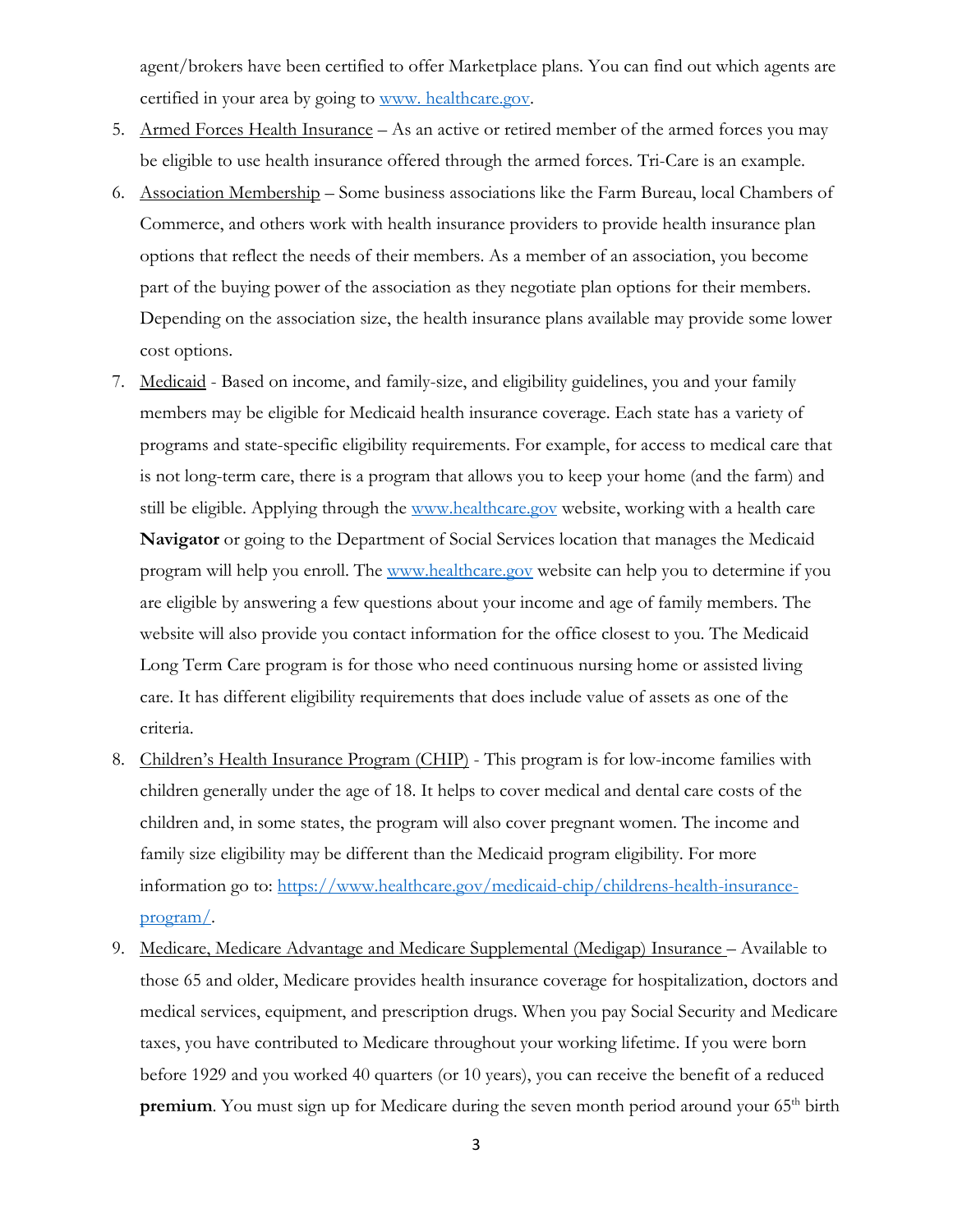month (three months prior to your birth month to three months after). Even if your Social Security eligibility age is higher than 65, you need to register for Medicare during this seven month window. If you have insurance from a different source, Medicare can be your secondary source.

Medicare Part A covers hospitalization. Part B covers doctors, medical services, equipment, preventive screenings, and other services such as nursing home care. Part D covers prescription drugs. Depending on your work history, there is no premium for Part A, but there is a monthly **premium** for Part B and an extra **premium** for Part D. There is a life time penalty for not enrolling in Part D when you first turn 65, so consider enrolling at that time. The Part B part of the plan covers about 80% of the costs and there is a deductible for Part A, B, and D (depending on the plan you choose).

Medicare doesn't cover all medical needs. Many individuals also purchase Medicare Supplemental or Medigap insurance. This insurance wraps around the Medicare plans to help offset the costs of care not covered by Medicare. Go to the Medicare website [\(www.medicare.gov\)](http://www.medicare.gov/). It will help you better understand the plans and assist you in identifying Medicare Supplement insurance plan options in your location. Some employers offer health care plans to their retirees that may serve as the Medicare Supplemental insurance; check with the Human Resources Department. You will find informative videos to help you through the enrollment process.

Medicare Advantage Plans are Medicare's version of an HMO – it usually provides medical, dental and vision coverage. It is not available in all areas. When you go to Medicare.gov you will be able to see what is available in your location when you put in your zip code.

10. Christian Healthcare Plans or Health Care Sharing Ministries - Christian Sharing Ministries are comprised of thousands of members who come together and agree to share the cost of all members' medical bills. The Sharing Ministries do not offer insurance which is a legally binding contract. They are independent organizations that facilitate the process of collecting the monthly share (similar to a premium) and distribute reimbursement to members. There is a personal responsibility amount per incident (similar to deductibles). The plans enable members to select their own providers and negotiate rates with those providers. Medical bill payments are paid by the member, the member then submits their medical bills to the Sharing Ministry organization, and the Ministry then reimburses the member. Eligibility of membership requires members to be a Christian who doesn't use tobacco or illegal drugs, uses alcohol and prescription drugs in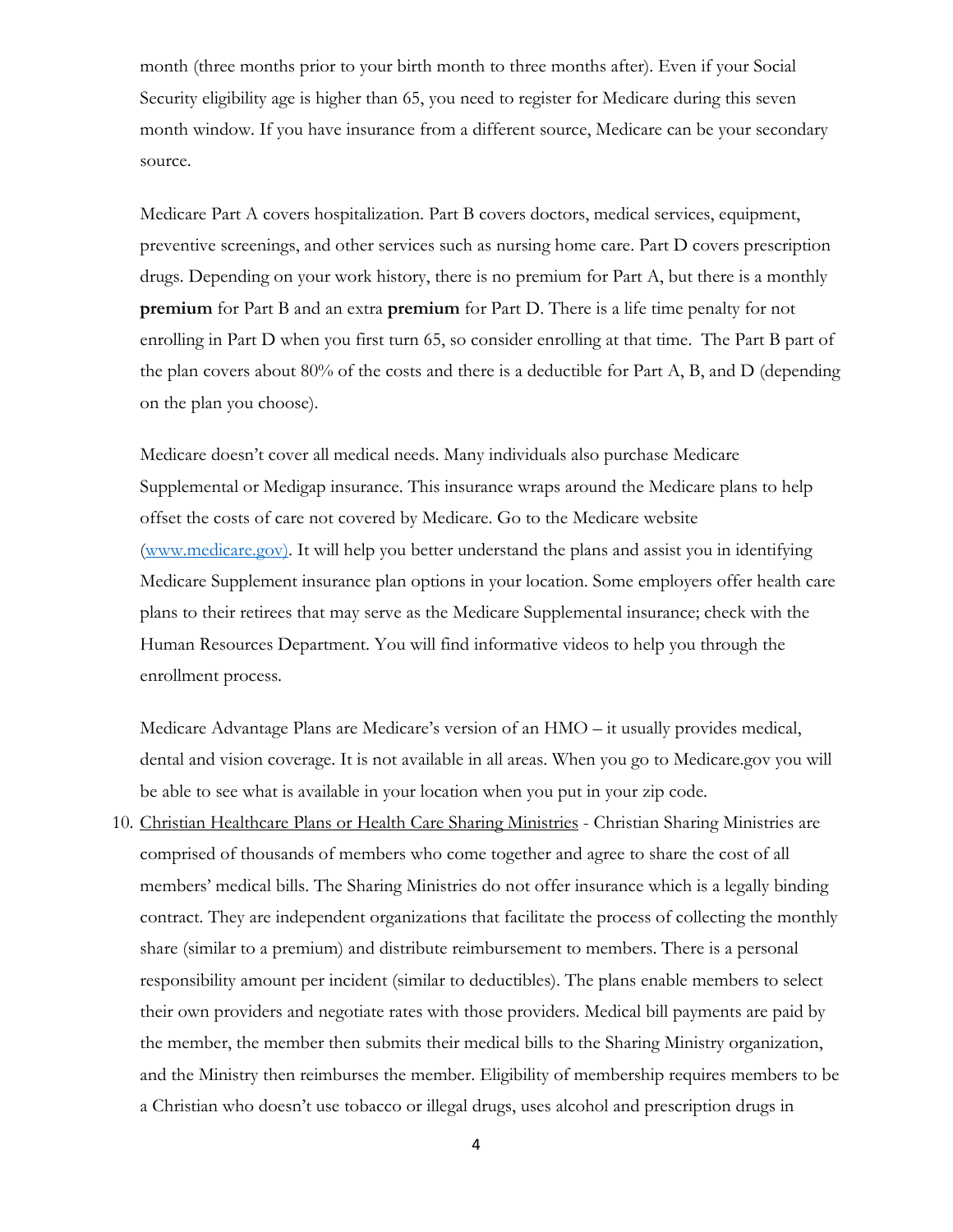moderation, and pursues a healthy lifestyle. Often prescription drugs and some procedures that are controversial to the beliefs of the group may be disallowed. Be sure to read coverage information carefully to be sure this type of coverage will meet your health care needs.

11. Short term insurance plans – "Term Health Insurance" is sometimes used interchangeably with "short-term health insurance." Both phrases refer to limited duration medical plans, that offer coverage for 180 days or less and after which an enrollee must apply for new coverage. With these plans, there are lifetime claims maximums, pre-existing conditions are excluded and you have to be approved for coverage. These plans are good for short term situations when you have lost coverage and need insurance coverage until the next enrollment period. Comparison shop to be sure it offers the types of services you may need.

The Consolidated Omnibus Budget Reconciliation Act (COBRA) is law that requires employers and their group health plans to provide temporary continuation of group health coverage that otherwise might be terminated when an employee leaves that employer. It provides 180 days of coverage and the employee is usually required to pay the full **premium** rate (there is no employer contribution to help pay for the premium.) To access this benefit, talk with the Human Resources department at your place of employment. You usually have 30 days after termination to inform the health care plan of your intent to keep your health insurance.

#### **Health Insurance Options for Employers Who Want to Help Cover their Employees**

- 1. The Small Business Health Options Program (SHOP) –SHOP is for small employers who want to provide health and/or dental insurance to their employees. These options are available through the **Health Insurance Marketplace** in each state. To purchase SHOP insurance, your farm business must have 1 to 50 employees. You may be eligible for **tax credits** that will help offset the cost of providing insurance. SHOP insurance gives choice and flexibility because you can offer your employees one plan, or let them choose from multiple; offer only health coverage, only dental coverage, or both; choose how much you pay toward your employees' premiums and whether to offer coverage to their dependents; and decide how long new employees must wait before enrolling. Find out more at [healthcare.gov](http://www.healthcare.gov/)
- 2. Agent/Broker Independent insurance agents/brokers can help you identify a plan that works best for your situation and the number of employees you would like to cover.
- 3. **Health Reimbursement Accounts (HRA**) This type of account is used as an employee benefit by encouraging employees to purchase health insurance individually. It is an IRS approved, tax advantaged, health benefit plan that reimburses employees for **out-of-pocket** medical expenses and individual health insurance **premiums**. The HRA is 100 percent funded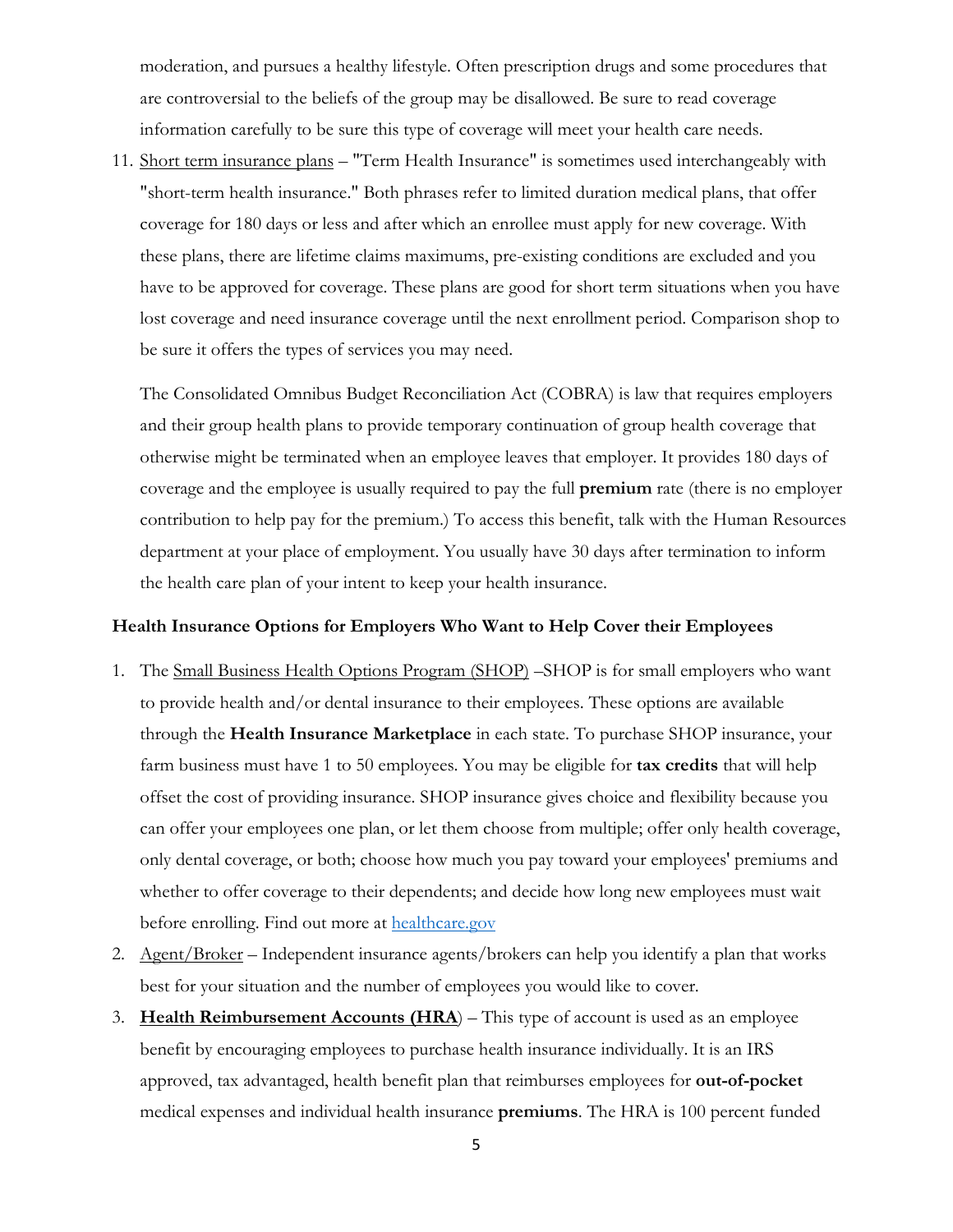by the employer. The terms of these arrangements can provide funds to pay for medical expenses until the funds are exhausted. The contribution amount per employee is set by the employer and can be used for **premiums**, **deductibles**, **copayments**, **coinsurance** and other IRS **qualified medical expens**es. Contributions are tax deductible by the employers but is not considered taxable income for employees. There are IRS rules about who can be covered by an HRA. For more information look to IRS Publication 969; [https://www.irs.gov/forms](https://www.irs.gov/forms-pubs/about-publication-969)[pubs/about-publication-969.](https://www.irs.gov/forms-pubs/about-publication-969)

For sole proprietors, you would set up a HRA for yourself and your family. For those businesses that have up to 49 employees there is the ability to set up a Qualified Small Employer Health Reimbursement Arrangement (QSEHRA) for all the employees in your operation. Again, the operation sets an allowance, and employees submit their medical expenses for reimbursement. To get the income tax advantages offered by the QSEHRA, employees must have access to insurance plans that meet the minimum essential coverage (MEC) as set forth by the Affordable Care Act.

4. Additional Income – While not a direct health insurance option, one strategy to help employees purchase health insurance is for employers to pay a higher salary to help employees pay for independent health insurance coverage. The major downside to this option is an employer can't require employees to purchase insurance with this additional income.

## **Comparing Plans - Tools You Can Use**

No matter where you get your health care coverage, comparing plans will help you choose a plan that meets your health care needs and better understand the costs. You should consider the types of care needed – medical, dental, vision, prescription drug, and/or long-term care and for whom you need coverage – family, dependents, employees and self. As you review the costs, consider the fixed costs of the **premium**, **deductible**, and **out-of-pocket maximum** as well as the more flexible **copayment** and **coinsurance** costs. Understanding what the plans offer and using a tool to compare will help you make the best choice. Here are two tools to help you:

**Summary of Benefits and Coverage** - Comparing plans can be a little tricky but each health insurance plan offered by a health insurance company is required to offer a **Summary of Benefits and Coverage** document. This document provides some of the basic information in a standardized format so you can easily compare plans. Information like the **deductible**, **out-of- pocket maximum**, **copayment** and **coinsurance** amounts are included as well as descriptions of the types of health insurance services that will be covered. Lastly, at the end of the summary, there are two standardized scenarios so that you can compare across plans what your out-of-pocket costs would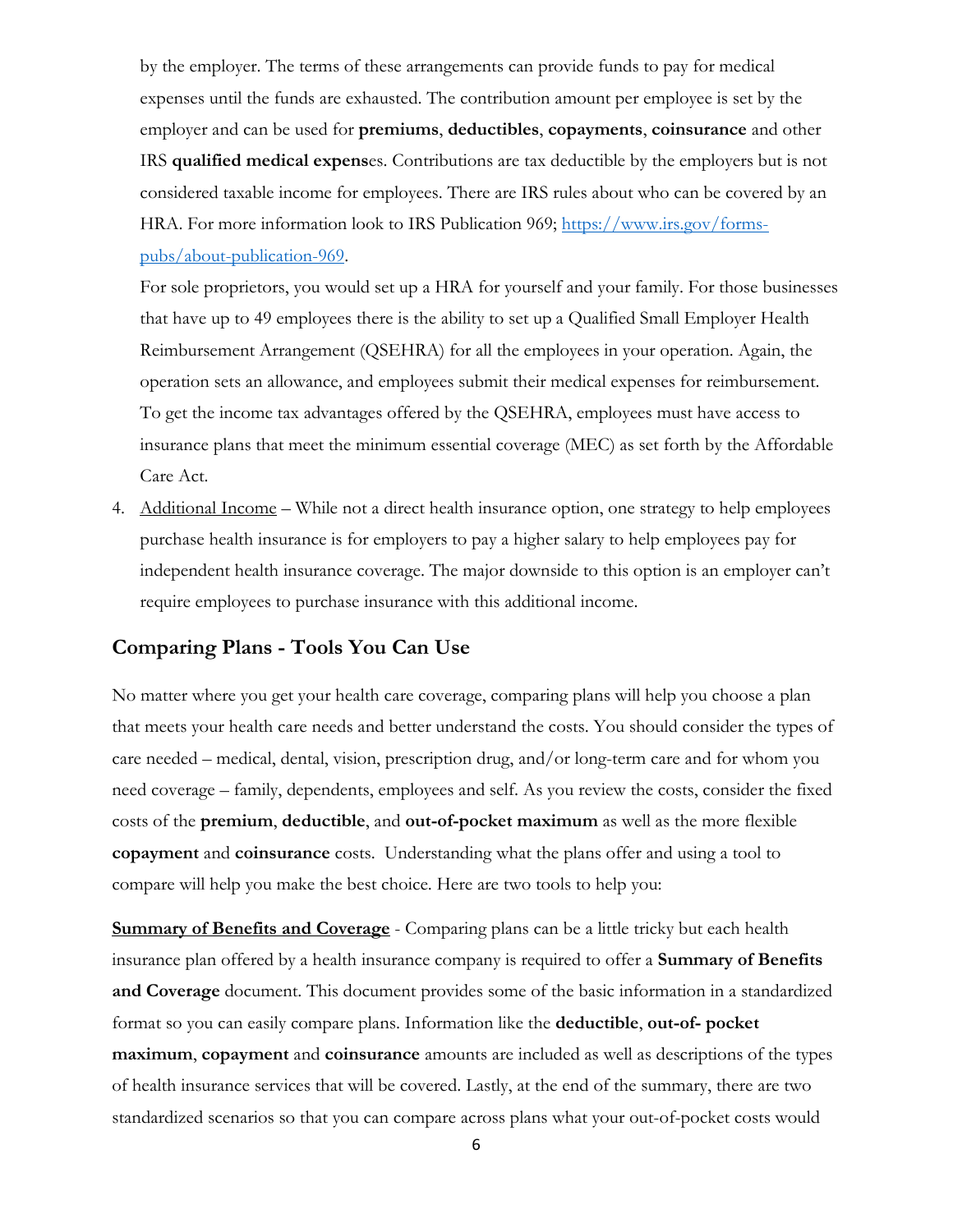be (excluding **premium**). Using this document helps you compare the plans and better understand the costs and coverage. Be sure the Summary of Benefits and Coverage you are reading represents that plan you are comparing. Because of the way plans are titled, it can be confusing. Contact the insurance company that provides the plan to access this information; it is probably on their website.

The My Smart Choice Workbook - The *My Smart Choice Health Insurance Workbook*™ was created by the University of Delaware Cooperative Extension and the University of Maryland Extension as a tool that helps you determine your health care needs. The workbook can help you estimate costs for plans you are considering based on how you use health care services. The workbook provides background information and worksheets to help assess needs and calculate costs for up to three different plans at a time. The workbook can be found at

[https://extension.umd.edu/insure/consumer-resources.](https://extension.umd.edu/insure/consumer-resources) 

#### **Summary**

As a risk manager, farm operators need to consider themselves, their families and the people who work with them as important resources that support the success of your farm. Their health affects the current financial well-being and the vitality of the operation.

There are many health insurance options. You need to compare them to determine which offers the right coverage for you, your family and or your employees. There are many financial considerations, not only about how to cover the cost and which financial resource – farm or home - should be financially responsibility to pay for this important risk management tool.

#### **Developed by**:

Maria Pippidis, University of Delaware Cooperative Extension. Many thanks to Jesse Ketterman and Bonnie Braun, University of Maryland Extension, Mia Russell, Wells Fargo Foundation, and Adam Kantrovich, Clemson University who helped to review and improve this document.

#### **Resources:**

*Insuring Your Health* – Available at: [https://extension.umd.edu/insure.](https://extension.umd.edu/insure) Developed by University of Maryland Extension with support from University of Delaware Cooperative Extension, this website provides information and tools to help you choose and use your insurance wisely.

[www.healthcare.gov](http://www.healthcare.gov/) – this website provides a wealth information as well as serves as a tool to help you find local health insurance coverage through government programs and can link you to local Navigators or local certified Agents.

[www.medicare.gov](http://www.medicare.gov/) - this website provides information about the Medicare program and can help you determine Medicare supplemental policies are available in your location.

[www.irs.gov/forms-pubs/about-publication-969](http://www.irs.gov/forms-pubs/about-publication-969) - IRS Publication 969 provides information about Health Savings Accounts and Other Tax-Favored Health Plans.

[www.irs.gov/forms-pubs/about-publication-502](http://www.irs.gov/forms-pubs/about-publication-502) - IRS Publication 502 provides information about medical and dental expenses.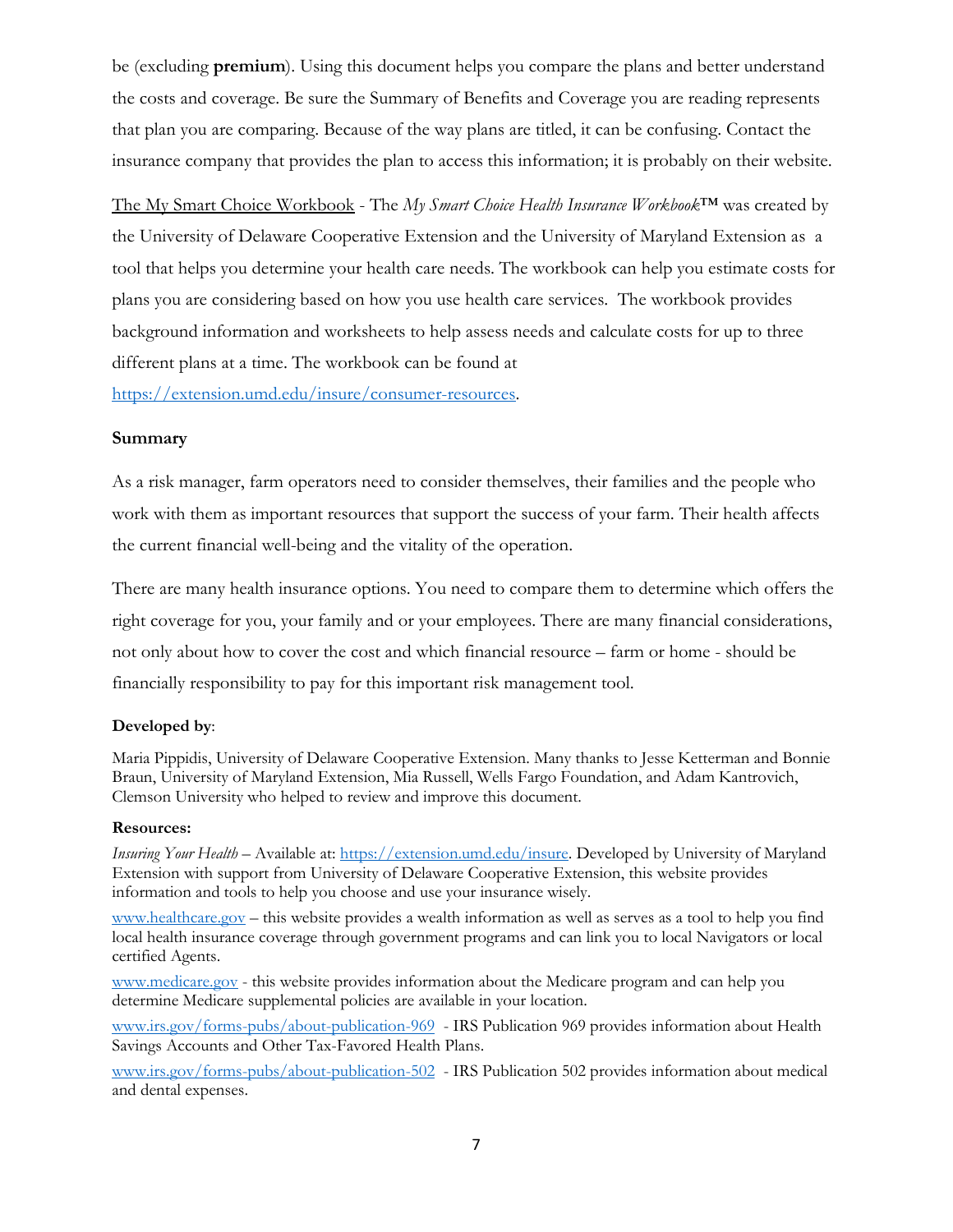### **References**:

IRS Publication 969 Health Savings Accounts and Other Tax Favored Health Plans found at: <https://www.irs.gov/publications/p969>

IRS, (April 30, 2018). Affordable Care Act Tax Provisions for Employers [https://www.irs.gov/affordable](https://www.irs.gov/affordable-care-act/affordable-care-act-tax-provisions-for-employers1)[care-act/affordable-care-act-tax-provisions-for-employers1](https://www.irs.gov/affordable-care-act/affordable-care-act-tax-provisions-for-employers1)

IRS, (June 20, 2018) Employer Health Care Arrangements https://www.irs.gov/affordable-careact/employer-health-care-arrangements

Thorkildsen, Jake. "How Healthcare Sharing Programs Compare to Traditional Health Insurance." Nerds Eye View at Kitces.com, Michael Kitces, March 21, 2018, www.kitces.com/blog/healthcare-sharing-programreview-chm-medicare-lhs-samaritan-health-share-plans/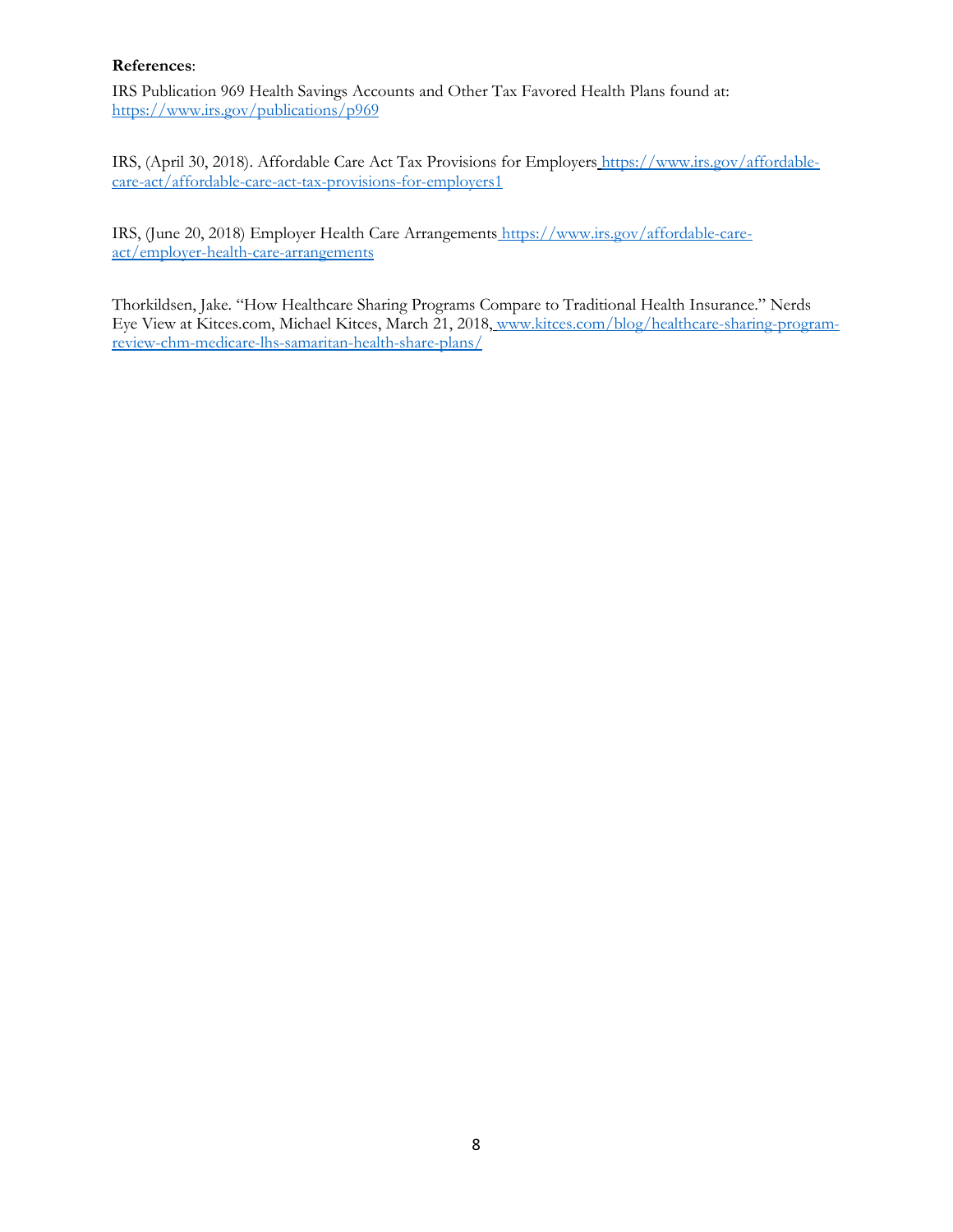### **Important Words to Know**



Health insurance is confusing. It's like another language. To be a smart consumer you need to understand the language. The Important Words to Know below is a short

version of a longer document that includes words from this publication. The complete Important Words to Know document can be found at: https://extension.umd.edu/insure/consumer-resources.

| General                                      |                                                                                                                                                                                                                                                                                                                                                                                                                                                                                                   |
|----------------------------------------------|---------------------------------------------------------------------------------------------------------------------------------------------------------------------------------------------------------------------------------------------------------------------------------------------------------------------------------------------------------------------------------------------------------------------------------------------------------------------------------------------------|
| Health Insurance<br>Marketplace/<br>Exchange | Are organizations set up to facilitate the purchase of health insurance in each state in<br>accordance with Patient Protection and Affordable Care Act. To access health insurance<br>plans through the Marketplace/Exchange go to www.healthcare.gov and put in your zip<br>code.                                                                                                                                                                                                                |
| Navigator (also<br>known as<br>Assistors)    | A person who helps you look for health coverage through the Health Insurance<br>Marketplace. Also knows as Assistors in some states. Their services are free.                                                                                                                                                                                                                                                                                                                                     |
| Summary of<br>Benefits and<br>Coverage       | Insurance companies and job-based health plans must provide you with 1) a short, plain-<br>language Summary of Benefits and Coverage (SBC) and 2) a uniform glossary of terms<br>used in health coverage and medical care. This information helps you make "apples-to-<br>apples" comparisons when you're looking at plans. The SBC also includes details, called<br>coverage examples, which show you what the plan would cover in 2 common medical<br>situations: diabetes care and childbirth. |
| <b>Cost Terms</b>                            |                                                                                                                                                                                                                                                                                                                                                                                                                                                                                                   |
| Coinsurance                                  | Your part of the costs of a covered service usually determined by a percent of the cost of<br>the allowed amount for the service. You pay this amount once you have met your<br>deductible.                                                                                                                                                                                                                                                                                                       |
| Copayment                                    | A set amount (for example, \$20) you pay for a covered service. You pay this amount<br>when you get the service. It can change based on the type of service. You may have to<br>meet your deductible first.                                                                                                                                                                                                                                                                                       |
| Deductible                                   | The amount you must pay for services before your insurance or plan starts to pay. Only<br>services your plan covers can be used to meet the deductible.                                                                                                                                                                                                                                                                                                                                           |
| Out-of-Pocket<br>Costs                       | Your costs for services that are not paid by insurance. This includes deductibles,<br>coinsurance and copayments. It also includes costs for services that are not covered by<br>insurance.                                                                                                                                                                                                                                                                                                       |
| Out-of-Pocket<br>Maximum                     | The most you pay during a policy period (usually one year) before your health insurance<br>plan pays 100% for covered services. This includes deductibles, coinsurance,<br>copayments, or other charges. It also includes any other cost that is a qualified or<br>allowed expense. This doesn't have to include premiums, balance billing amounts for<br>non-network providers and other out-of-network costs. It also doesn't include what you<br>pay for non-essential services.               |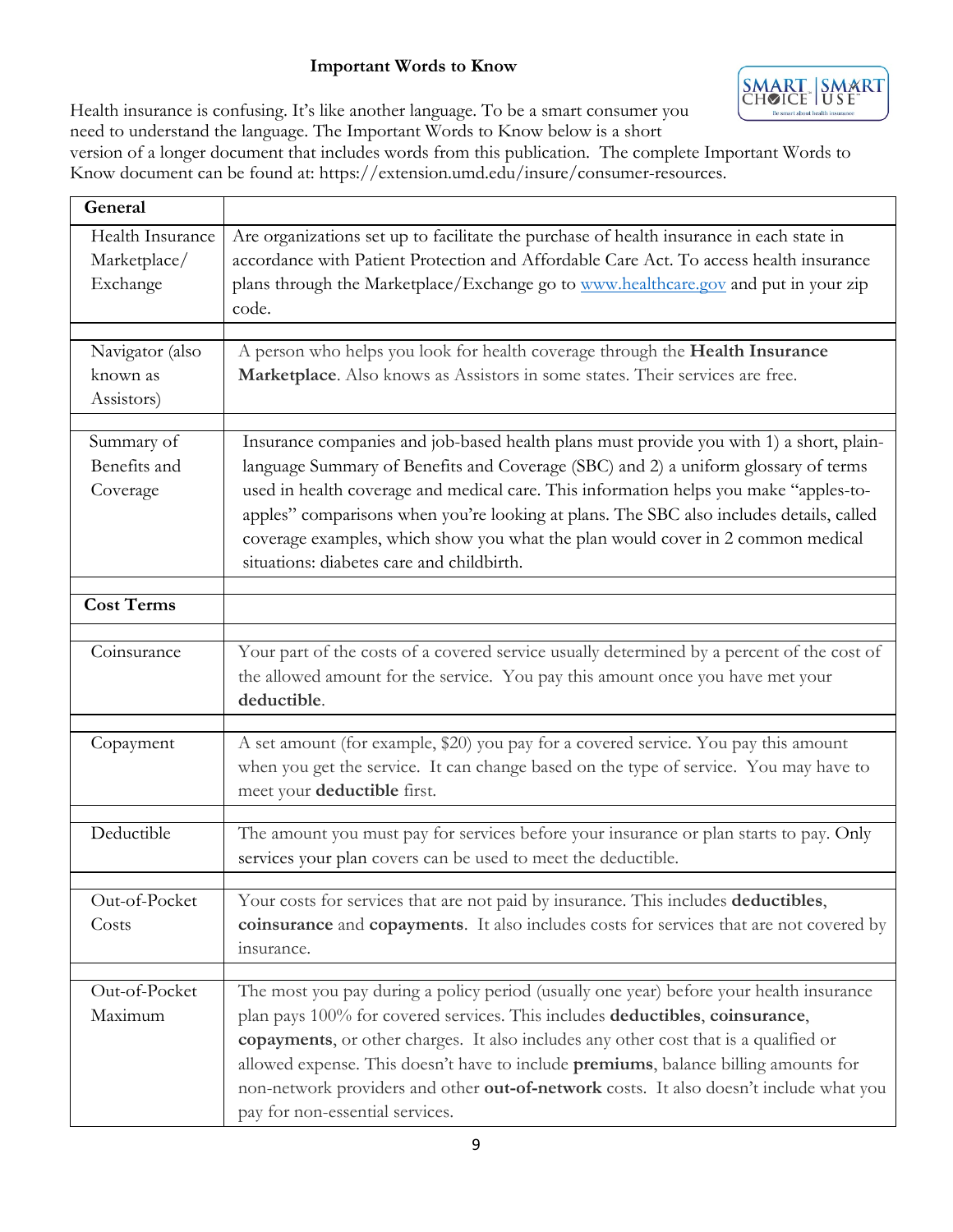| Premium                                                        | The amount you pay for your health insurance or plan. You and/or your employer may<br>pay it monthly, quarterly or yearly.                                                                                                                                                                                                                                                                                                                                                                                                                                                                                                                                                                         |
|----------------------------------------------------------------|----------------------------------------------------------------------------------------------------------------------------------------------------------------------------------------------------------------------------------------------------------------------------------------------------------------------------------------------------------------------------------------------------------------------------------------------------------------------------------------------------------------------------------------------------------------------------------------------------------------------------------------------------------------------------------------------------|
| Qualified<br>Medical<br>Expense                                | A cost for healthcare services, equipment, or medications. There are many types of<br>medical expenses that qualify. You can find these at: http://www.irs.gov/pub/irs-<br>$prior/p502--2013.pdf$                                                                                                                                                                                                                                                                                                                                                                                                                                                                                                  |
| Tax Credit or<br>Tax Subsidy<br>for Health<br>Care<br>Premiums | The premium tax credit is a refundable tax credit designed to help eligible individuals<br>and families with low or moderate income afford health insurance purchased through the<br>Health Insurance Marketplace. The size of your tax credit is based on a sliding scale.<br>Those who have a lower income get a larger credit to help cover the cost of their<br>insurance.                                                                                                                                                                                                                                                                                                                     |
|                                                                | When you enroll in Marketplace insurance, you can choose to have the Marketplace<br>compute an estimated credit that is paid to your insurance company to lower what you<br>pay for your monthly premiums (advance payments of the premium tax credit, or APTC).<br>Or, you can choose to get all of the benefit of the credit when you file your tax return for<br>the year.                                                                                                                                                                                                                                                                                                                      |
|                                                                | https://www.healthinsurance.org/ this website has a subsidy calculator to help you<br>estimate by how much the premiums would be reduced if you purchased insurance<br>through the Marketplace/Exchange.                                                                                                                                                                                                                                                                                                                                                                                                                                                                                           |
| <b>Types of Health</b><br><b>Insurance Plans</b>               |                                                                                                                                                                                                                                                                                                                                                                                                                                                                                                                                                                                                                                                                                                    |
| High Deductible<br>Health Plan<br>(HDHP)                       | A plan with a higher deductible than a traditional insurance plan. The monthly premium<br>is usually lower, but you pay more health care costs yourself (the deductible) before the<br>insurance company starts to pay its share. A high deductible plan (HDHP) can be<br>combined with a health savings account (HSA), allowing you to pay for certain medical<br>expenses with money free from federal taxes.<br>Each year the IRS defines a high deductible health plan as any plan with a certain level of<br>deductible (in 2018 it was at least \$1,350 for an individual or \$2,700 for a family). An<br>HDHP's total yearly out-of-pocket expenses (including deductibles, copayments, and |
|                                                                | coinsurance) can't be more than a certain amount (in 2018 it is \$6,650 for an individual<br>or \$13,300 for a family). This limit doesn't apply to out-of-network services.                                                                                                                                                                                                                                                                                                                                                                                                                                                                                                                       |
| Exclusive<br>Provider<br>Organization<br>(EPO)                 | A managed care plan where services are covered only if you use doctors, specialists, or<br>hospitals in the plan's network (except in an emergency). You would be responsible for<br>all cost is you used out-of-network services. Usually, you do not need a referral to see a<br>specialist                                                                                                                                                                                                                                                                                                                                                                                                      |
| Health<br>Maintenance<br>Organization<br>(HMO)                 | A type of health insurance plan that usually limits coverage to care from doctors who<br>work for or contract with the HMO. It generally won't cover out-of-network care except<br>in an emergency. An HMO may require you to live or work in its service area to be                                                                                                                                                                                                                                                                                                                                                                                                                               |